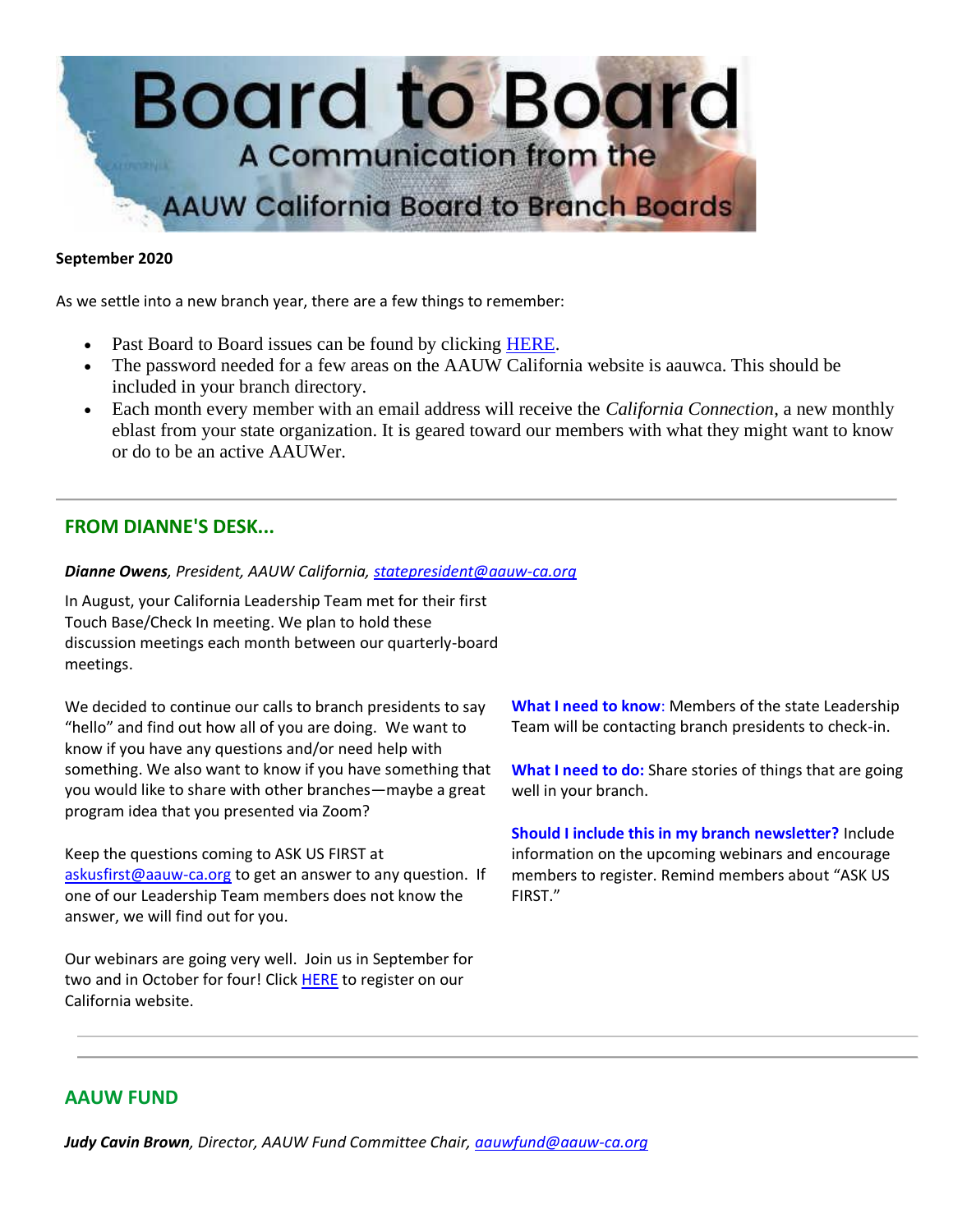## **AAUW FUND VIRTUAL LUNCH WITH THE FELLOWS/GRANT RECIPIENTS**

As we shared with you in the August B2B, the 2020-21 Fund luncheons will be replaced by two webinars, which will be held on two dates at one location--your computer. While we will miss the social gathering aspect of the luncheons, the webinars may afford the opportunity for those hampered by distance or other physical constraints to participate. There will be different speakers at each event so you are welcome to attend one or both webinars.Please note these dates in your branch calendars:

Saturday, October 10th and Saturday, October 24th. Both webinars will begin at 1:00 p.m.

Don't forget to register for the Zoom webinars by clicking [HERE.](https://bor.aauw-ca.org/sendy/l/892iUf2Z3Hxblitd0dEvE47A/8Gvirx763Zn80vLSDXFY892ptA/JVJUQrorHZCidbre3J5EVQ)

## **CALIFORNIA IS IN IT TO WIN IT!**

Provided by *Charmen Goehring, Northern California Legacy Circle Liaison[, charminme@yahoo.com](mailto:charminme@yahoo.com)*

Reminder! We have launched a statewide branch competition which started July 1st and ends November 30th that will help branches work towards Five-Star status as well as help to ensure AAUW's future. We are encouraging members to become [Legacy Circle](https://bor.aauw-ca.org/sendy/l/892iUf2Z3Hxblitd0dEvE47A/ghSR3bHizzhHLcpsEn7O1w/JVJUQrorHZCidbre3J5EVQ) members and the branch with the highest number of new members during the contest period will be deemed the winner. In addition to announcements across social media and on the state AND national websites, the winning branch will have a special Zoom video strategic update with AAUW California President Dianne Owens, AAUW Director of Development Heather Miller, and other special guests.

Becoming a Legacy Circle member is quick and easy and comes with perks, the most important of which is knowing AAUW will be here in the future. Let the competition continue!

**What I need to know:** Fund luncheons will be held virtually this year. The state has launched a branch contest to sign up members for the Legacy Circle.

**What I need to do**: Encourage members to "attend" the Fund luncheons and to become members of the Legacy Circle.

**Should I include this in my branch newsletter?** Yes, many members may have been unable to attend previous luncheons.

#### **BRANCH ASSISTANCE**

*Crystal Stebbins and Carol Holtzgrafe, Directors, [branch@aauw-ca.org](mailto:branch@aauw-ca.org)*

# **AN OFFER YOU CAN'T REFUSE**

Your Branch Assistance team, Crystal Stebbins and Carol Holzgrafe, will be happy to offer any help your branch may want in understanding, publicizing to your members, and/or **What I need to know:** Branch Assistance can help branches work toward earning Five-Star status in the national contest.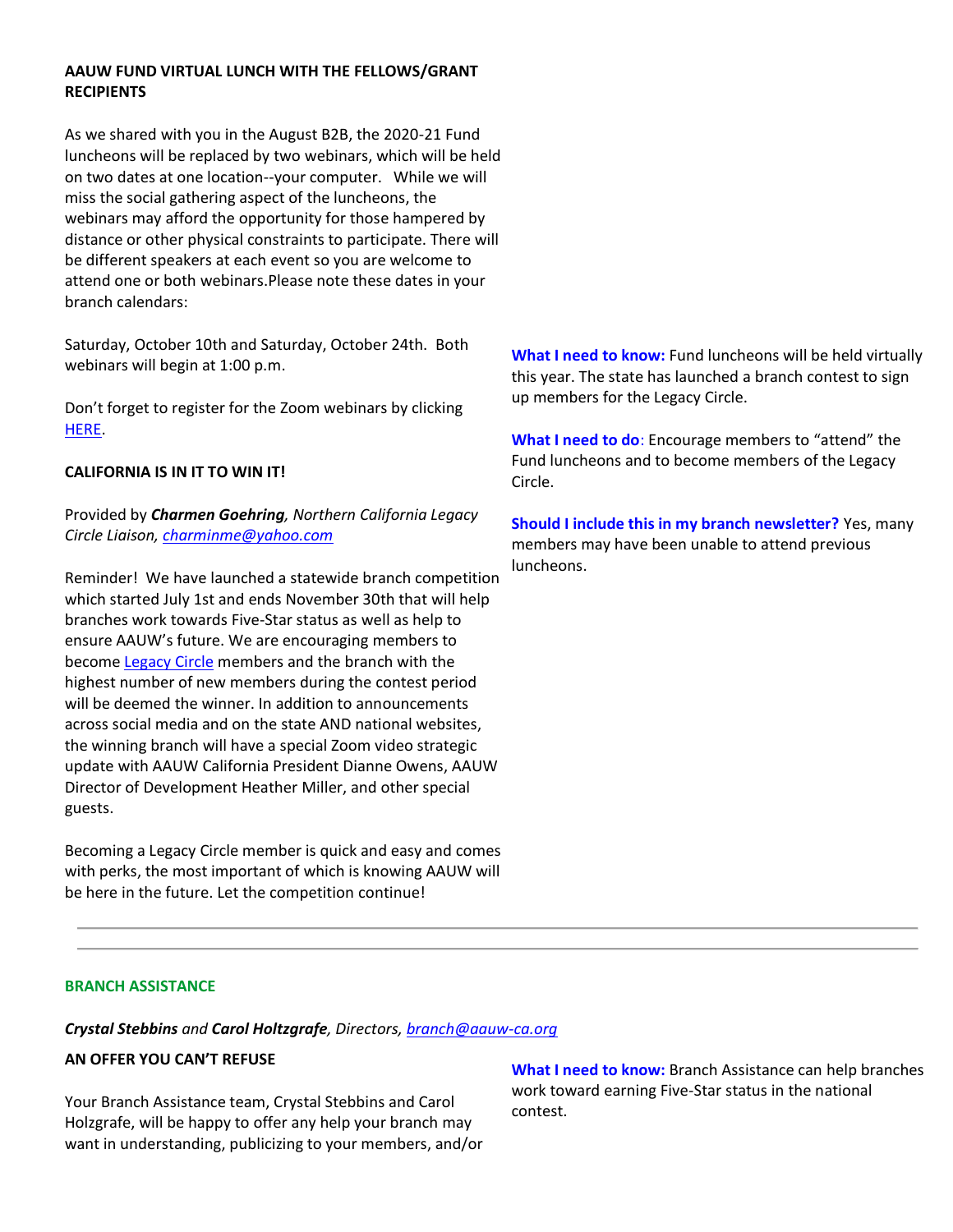fulfilling requirements for the Five-Star Program. Our methods **What I need to do:** Contact Branch Assistance. include joining a virtual branch meeting or offering explanations in writing.

This program was designed by AAUW National to help branches with mission-based programs, membership, fundraising, plus a few other exciting endeavors – and to be rewarded for doing them.

Contact us at **branch@aauw-ca.org** 

# **COLLEGE/UNIVERSITY (C/U) COMMITTEE**

#### *Donna Lilly, C/U Committee Chair, [cu@aauw-ca.org](mailto:cu@aauw-ca.org)*

#### **FREE MEMBERSHIP FOR STUDENTS AND FACULTY**

College and university campuses can become partner members of AAUW for \$175. Membership benefits for the entire student body and faculty are free. Two campus representatives also have free AAUW national and AAUW California memberships for one year.

To join or renew campus partner membership of AAUW, advise your local campus to click **HERE**.

Click on College University Member then click on Join or Renew. Choose the way to pay \$175 membership dues. Complete the application with the name and contact of two people appointed by the campus president to represent the campus.

Last year 85 college & university campuses were AAUW partner members in California.

Let's continue to connect with faculty and students on your local campus through Zoom meetings and scholarship awards. **Should I include this in my branch newsletter?** Yes, explain to members what the branch is doing to earn Five-Star status.

**What I need to know:** Colleges and universities can become partner members of AAUW for \$175 with many benefits.

**What I need to do:** Follow the instructions to join or renew online.

**Should I include this in my branch newsletter?** No, this information is mainly for branch leaders.

## **COMMUNICATIONS**

*Tracey Clark, Director, Communications Committee Chair*, *[communications@aauw-ca.org](mailto:Communications@aauw-ca.org)*

## **THE AAUW CALIFORNIA DIRECTORY & ADMIN PACKET ARE NOW AVAILABLE!**

In addition to creating our next issue of the new *California Connection*, the Communications team has been hard at work finalizing and publishing both the [2020-2021 AAUW California](https://bor.aauw-ca.org/sendy/l/892iUf2Z3Hxblitd0dEvE47A/ycGJAIk6cjIysk8pcRmgeA/JVJUQrorHZCidbre3J5EVQ) 

**What I need to know:** The 2020-2021 AAUW California Directory and Admin Packet have been published and posted.

**What I need to do:** Review the important information for branch leaders in the Admin Packet.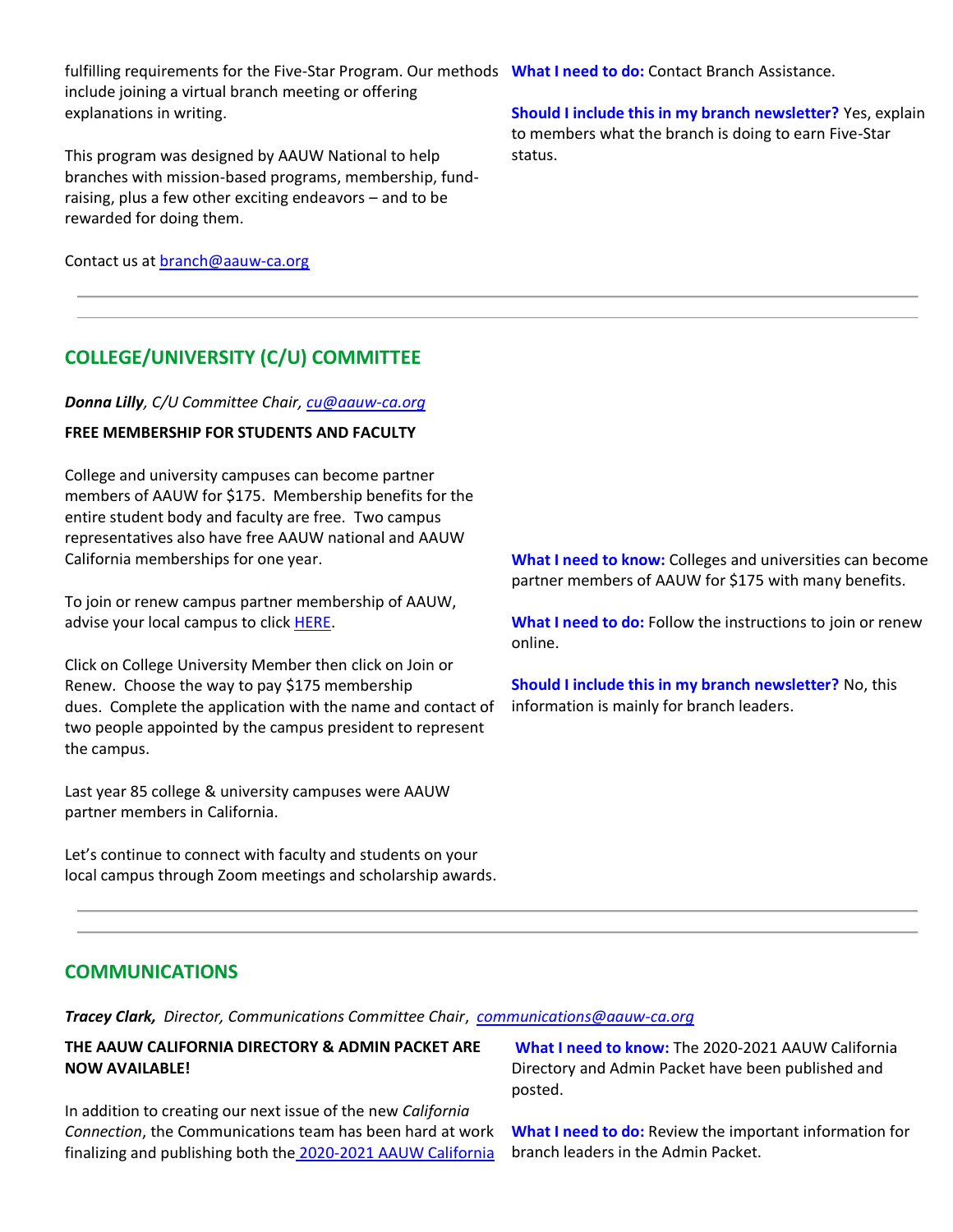## [Directory](https://bor.aauw-ca.org/sendy/l/892iUf2Z3Hxblitd0dEvE47A/ycGJAIk6cjIysk8pcRmgeA/JVJUQrorHZCidbre3J5EVQ) and the [AAUW California Administrative Packet.](https://bor.aauw-ca.org/sendy/l/892iUf2Z3Hxblitd0dEvE47A/QtfWP8ieOWQBlN7RS892F7Uw/JVJUQrorHZCidbre3J5EVQ) The

password (aauwca) is required to access the California Directory. Both are posted on the website and everyone who requested a printed copy will receive it in mid-September. The Directory contains the listings of state committee members, the AAUW California calendar, the webinar schedule, and more.

The Admin Packet contains a wealth of information pertinent to the upcoming year.

Speaking of the webinar schedule, two exciting and informative webinars were held last month: *Speech Trek 101* and *Racial Injustice*: *Understanding It, Recognizing It, Talking About It*. Both were recorded and can be found on the website [here](https://bor.aauw-ca.org/sendy/l/892iUf2Z3Hxblitd0dEvE47A/8Gvirx763Zn80vLSDXFY892ptA/JVJUQrorHZCidbre3J5EVQ) along with our upcoming webinars for this month: *Waging a Successful GOTV Campaign* and *Show Me the Money*: *Fundraising Ideas For a COVID World*. Remember to register so a personal Zoom link can be emailed to you!

If you have any questions regarding the Directory or the Admin Packet, please contact Julika Barrett in the AAUW California Office at 916-448-7795 or at [office@aauw-ca.org](mailto:office@aauw-ca.org) and she can assist you.

## **Should I include this in my branch newsletter?** Yes, let members know that the Directory is available online.

# **DIVERSITY & INCLUSION**

#### *Elaine Johnson, Director*, *[diversity@aauw-ca.org](mailto:diversity@aauw-ca.org)*

## **ARE YOU BIASED? NOT ME. Recognizing Implicit or Unconscious Bias**

Each of us has experiences that have an effect on our attitudes. We might not even recognize them ourselves. Yet, we each take actions that have a negative effect on some others around us. AAUW has recently had webinars both at the national and state levels that bring to our attention the need for recognizing our own intrinsic biases. Once we increase our awareness, we can be open to making change and having an effect on making change within our branch and our AAUW organization.

Recognizing implicit bias helps us move into an appreciation for others and increases our ability to be more diverse and inclusive in our AAUW membership.

All of the AAUW California state committees are contributing to an understanding of diversity, inclusion, and social justice.

**What I need to know:** AAUW California is providing webinars on issues of diversity, inclusion and bias.

**What I need to do:** Watch the schedule of upcoming webinars.

**Should I include this in my branch newsletter?** Yes, members should be informed of all upcoming webinars.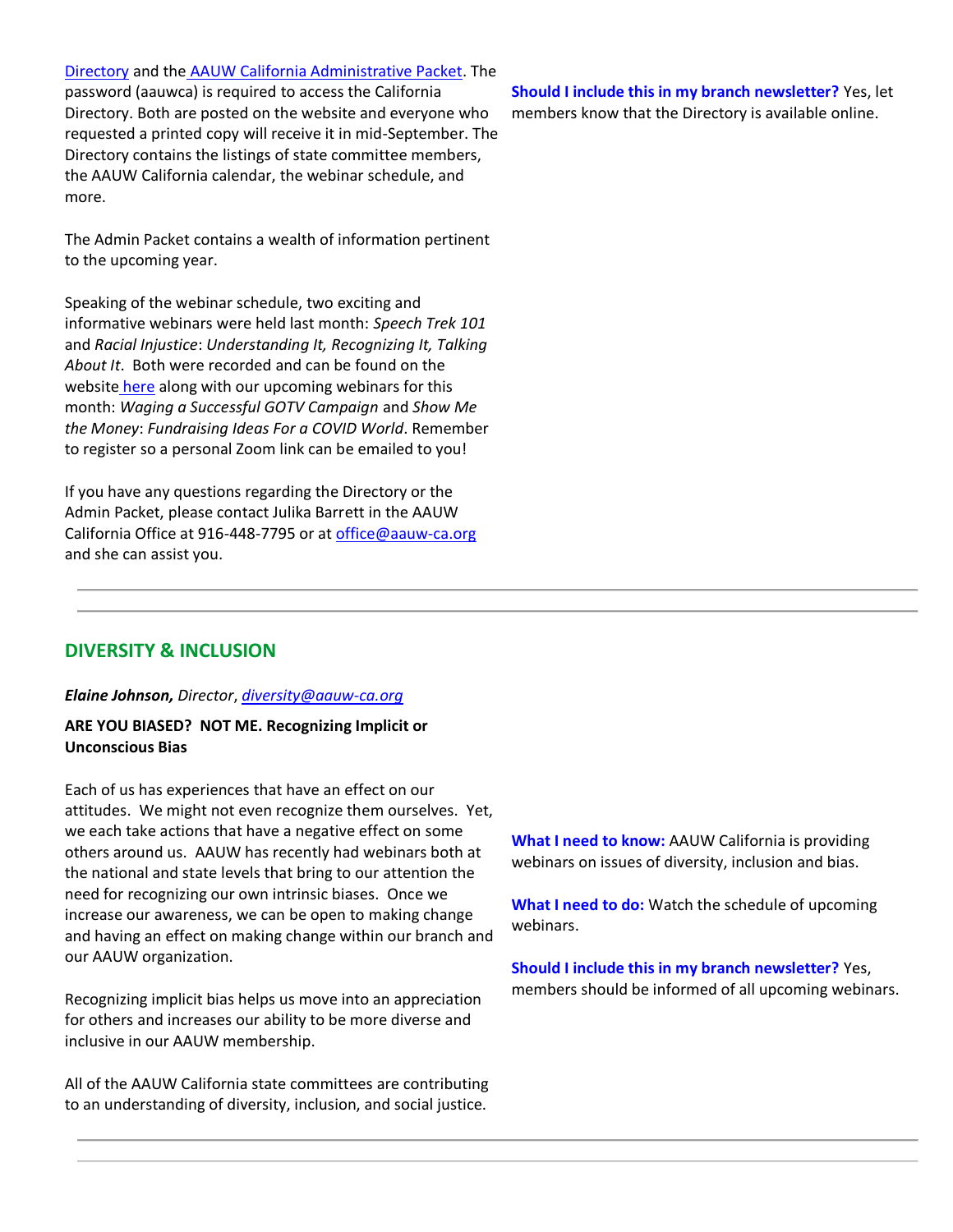# **FINANCE**

*Roli Wendorf, Chief Financial Officer, Finance Committee Chair, [cfo@aauw-ca.org](mailto:cfo@aauw-ca.org)*

## **TAX EXAMPLES AND FUNDRAISING WORKSHOP**

### **Tax Examples on Website**

Many of you have been in touch about how to fill out the new form CT-TR-1 required by the Attorney General's Office for the first time this year. As promised, we have placed examples of completed forms on [our website.](https://bor.aauw-ca.org/sendy/l/892iUf2Z3Hxblitd0dEvE47A/3CI4eArymL892763jVnxjQK763Cw/JVJUQrorHZCidbre3J5EVQ). Thank you to Roberta Schmalz (CHAR) and Sharon Hawley-Crum (ORE) for providing examples from their branches. An example of the RRF-1 form from CHAR Branch is also provided.

## **Fundraising Workshop September 23rd**

Check out the AAUW California webinar *Show Me The Money*: *Fundraising Ideas for a COVID World* on September 23rd. Under the leadership of Sharyn Siebert, it covers many creative ideas for fundraising in the time of COVID. In this webinar, I will be covering a variety of financial issues related to fundraising such as raffles, sales tax, and when contributions are tax-deductible. You can register for the webinar [here.](https://bor.aauw-ca.org/sendy/l/892iUf2Z3Hxblitd0dEvE47A/zXw5DPlNf2892UOhcfX14gkQ/JVJUQrorHZCidbre3J5EVQ)

**What I need to know:** There is a new required tax form. Fundraising regulations will be explained in the upcoming webinar Show Me the Money: Fundraising Ideas for a COVID World.

**What I need to do:** Check the website for examples of how to correctly complete the form and to register for the webinar.

**Should I include this in my branch newsletter?** Share the webinar details. Some members may be inspired to launch new types of fundraising projects.

# **MARKETING**

*Michelle Miller-Galaz and Sharyn Siebert, Directors, Marketing Committee Co-Chairs,* [marketing@aauw-ca.org](mailto:marketing@aauw-ca.org)

#### **SPREADING THE WORD**

As Marketing Director, I, Sharyn, interviewed four marketing/PR firms. Now, three have been asked to respond to the RFP (request for proposal) formulated by our president, Dianne Owens to develop a marketing strategy.

We are very excited about the potential to hire one of these firms. Our goal is for the chosen firm to develop a strategy for AAUW California in order to increase awareness of how awesome we are on a statewide basis. With their professional help, we will have a guide for all of us, both the board and branches, hopefully leading to new members and donations.

The marketing committee (made up from a very diverse membership) meets monthly to talk about how to help all of you in marketing your branch. MORE TO COME!

**What I need to know:** The state board has taken steps to hire a marketing/PR firm to advance AAUW's branches.

**What I need to do:** Stay tuned!

**Should I include this in my branch newsletter?** No, this is for branch leaders only.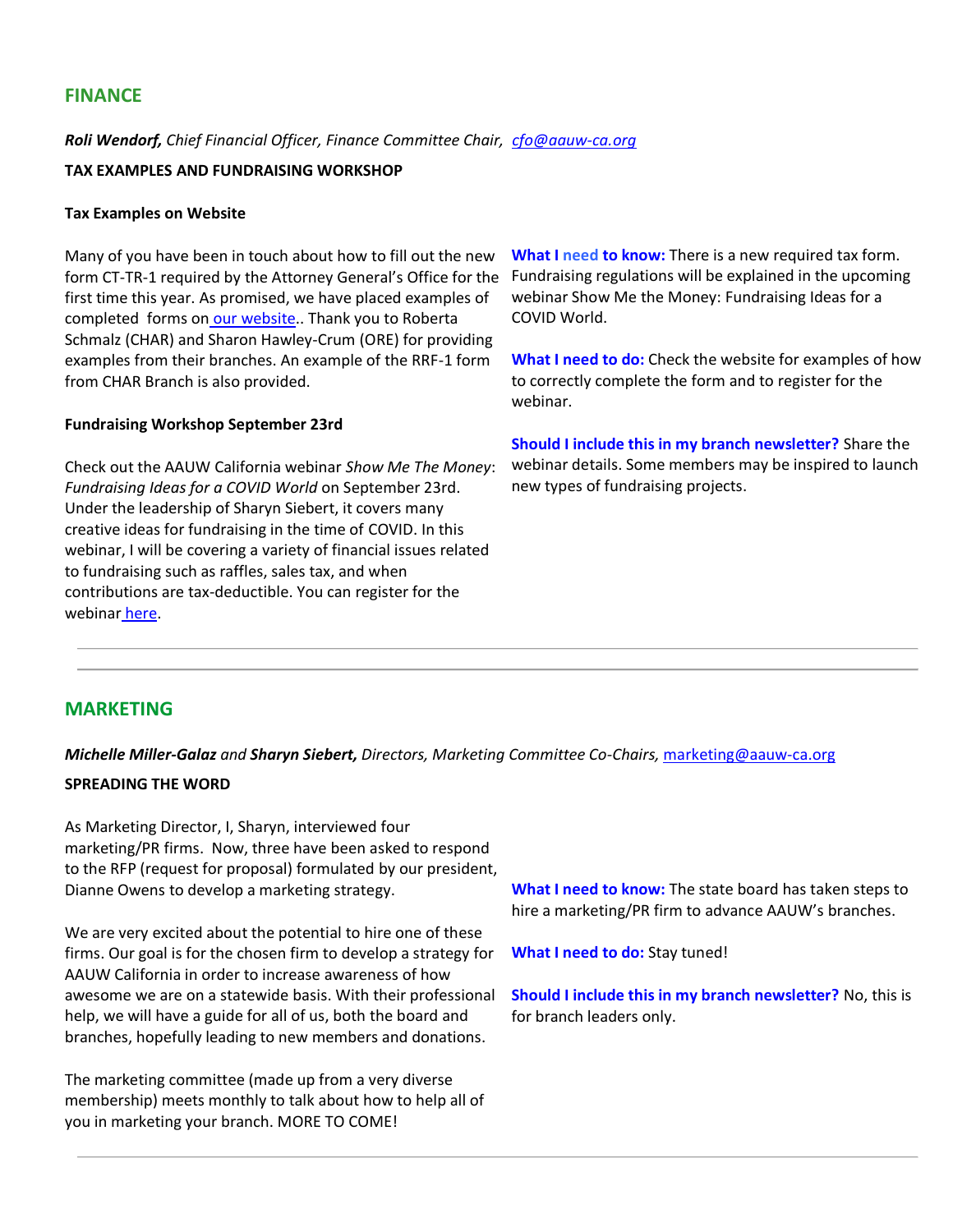# **NOMINATIONS & ELECTIONS**

#### *Janice Lee, Nominations & Elections Chair, [nominating@aauw-ca.org](mailto:nominating@aauw-ca.org)*

### **MOVING AAUW CALIFORNIA FORWARD**

Happy Fall! Change is in the air, literally and figuratively. … Yes, the leaves are falling, And yes, planning, creating and readjusting programs for your branches based on our new COVID normal are challenging. It's your bold, brave, and brilliant leadership that will get it all done.

In the next few months, you'll be contacted by the Nominations and Elections Committee (Charmen Goehring, Deanna Arthur or Janice Lee) because the state board needs a few good leaders to join the board in 2021:

- President-Elect
- Chief Financial Officer
- **Director**

Think about you or someone in your branch who wants to keep AAUW California moving forward with his or her bold, brave, and brilliant leadership talent.

**What I need to know:** Members of the Nominations and Elections Committee will be contacting potential candidates for state office.

**What I need to do:** Propose possible candidates to the committee.

**Should I include this in my branch newsletter?** Yes, members may want to step up to state leadership.

# **OVERSIGHT COMMITTEE**

*Jim Doty, Director, Project Oversight Committee Chair,* [oc@aauw-ca.org](mailto:oc@aauw-ca.org)

## **LOOKING FOR THE NEXT GREAT PROJECT**

AAUW members are inventive and energetic. Branch newsletters are full of news about projects designed to educate and inspire action to advance equity for women and girls through advocacy, education, and research projects that promote AAUW's visibility in the community, promote collaboration with like-minded organizations, re-energize current members, and attract new members. If you would like to receive copies of branch newsletters, send an email to **[webteam@aauw-ca.org](mailto:webteam@aauw-ca.org)**.

Do you have an idea for a project that could enhance the mission of AAUW in 2021-22? Perhaps you are already developing one. Could you use a little financial help? AAUW California is offering grants of up to \$500 for the best one or two proposals.

**What I need to know:** The state provides grant funds to branches for new and innovative program ideas.

**What I need to do:** Visit the website for details and an application.

**Should I include this in my branch newsletter?** Yes, members may see an opportunity to launch a new program.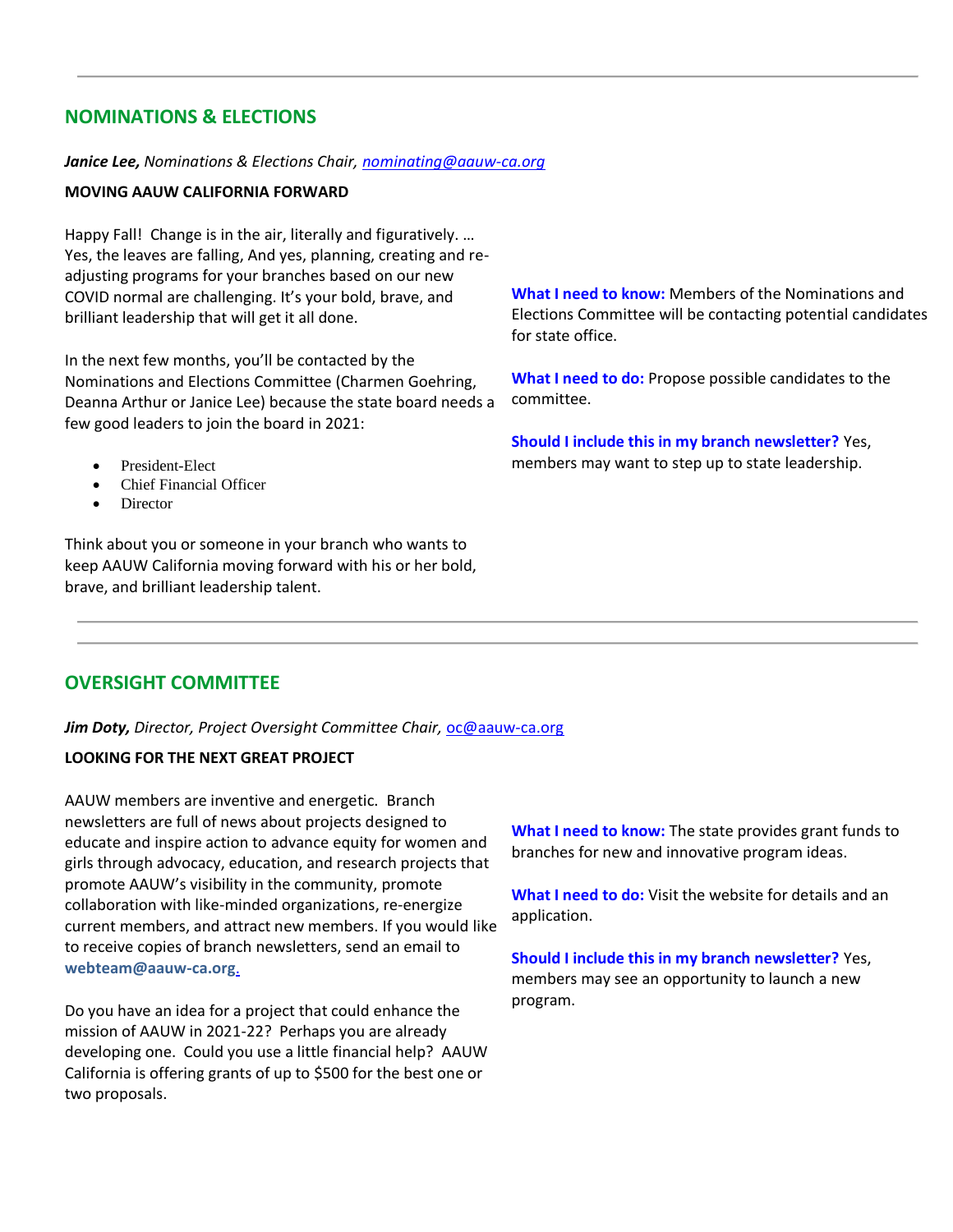You have time to get organized: applications are due on March 1, 2021. Any member, branch, or AAUW affiliate may apply. Clic[k HERE](https://bor.aauw-ca.org/sendy/l/892iUf2Z3Hxblitd0dEvE47A/Y8921cjc2i9ctErTVFYCxAiw/JVJUQrorHZCidbre3J5EVQ) for directions and application forms.

Write to me at [oc@aauw-ca.org](mailto:oc@aauw-ca.org) if you have any questions.

There has never been a time when adaptation and innovation have been needed more. Start now.

# **PUBLIC POLICY**

*Kathleen Harper, Director, and Sue Miller, Public Policy Committee Co-Chairs, [publicpolicy@aauw-ca.org](mailto:PublicPolicy@aauw-ca.org)*

.

### **PUBLIC POLICY INVITES YOU TO REVIEW AAUW CALIFORNIA'S PUBLIC POLICY PRIORITIES**

In even-numbered years, AAUW California undertakes a review of our Public Policy Priorities. This is an important document, as it provides the context for determining the bills on which AAUW California will take positions in the 2021-2023 legislative sessions.

We are going to use an electronic survey to solicit every member's input on the priorities, and make suggestions for revisions or deletions. This survey will be sent out in September. It lists the priorities and asks members to agree with the current statements or to offer suggestions for changes. Responses are due by November 15th.

The California Public Policy Committee will review and revise the priorities in December, and prepare a draft for approval by current ballot propositions. the AAUW California Board. That document will be put on the ballot and sent to all members in April 2021 for final approval.

Please encourage your branch members to participate in the survey and add their voice.

The Equal Pay bill, SB973 Jackson, co-sponsored by AAUW California, was passed by the Legislature! It is now on Governor Newsom's desk for signature.

## **PUBLIC POLICY COMMITTEE ANNOUNCES POSITIONS ON NOVEMBER BALLOT MEASURES**

The AAUW California Public Policy Committee has reviewed the 12 propositions that will be on the November ballot and is making a SUPPORT recommendation on 7 that relate to our priorities and mission:

**What I need to know:** Members will be surveyed in September to help establish public policy priorities for 2021-2023. AAUW California has taken an official stand on some of the November ballot propositions.

**What I need to do:** Encourage members to complete the survey and to review AAUW California's positions on some

**Should I include this in my branch newsletter?** Yes, members can stay informed of AAUW California's public policy activities.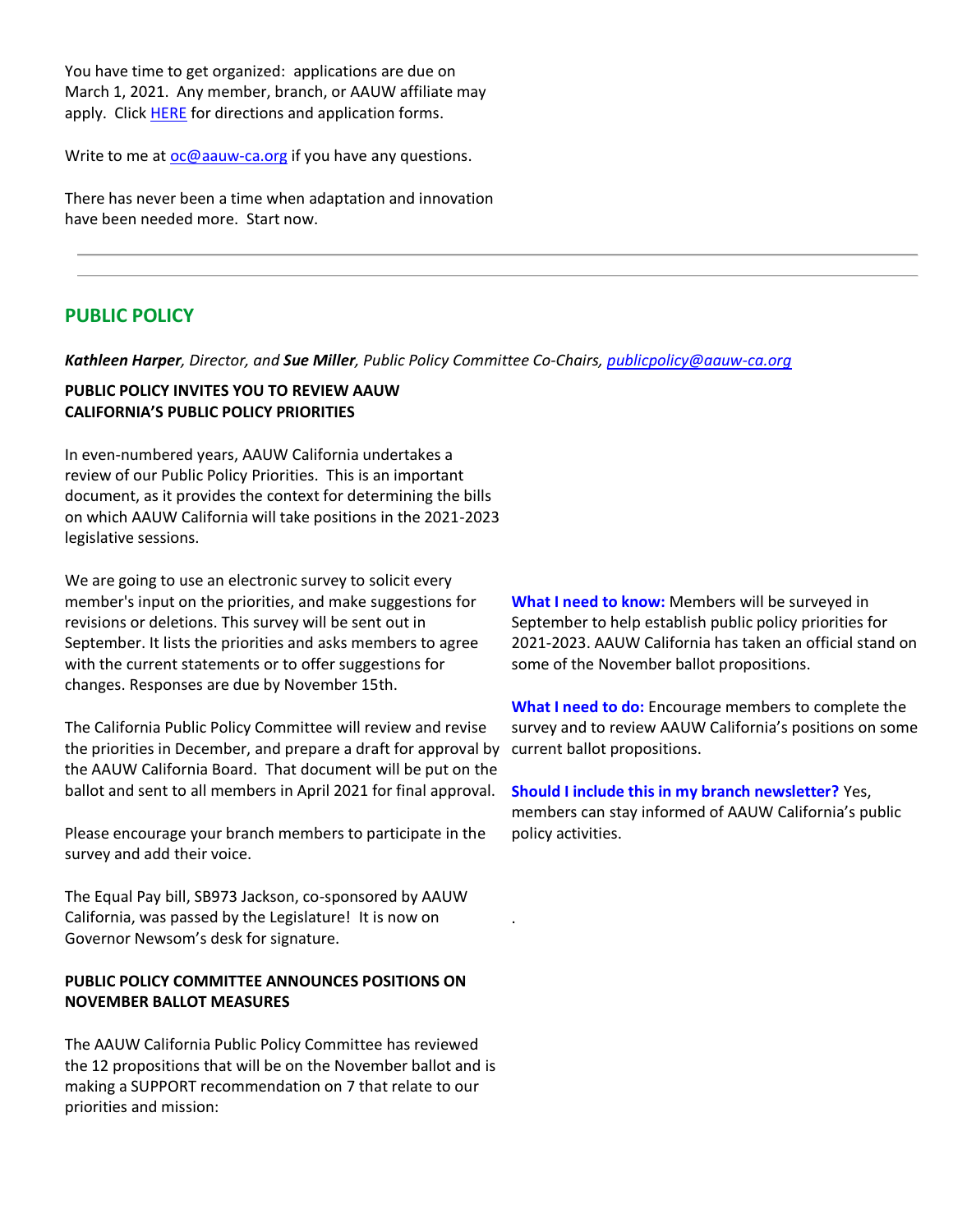## **Prop 14 – Stem Cell Research** (access to quality health care)

Approves a bond for \$5.5 billion to support continued stem cell research

#### **Prop 15 – Property Taxe**s (funding for education)

Large commercial properties over \$3 million will be assessed at current market value.

**Prop 16 – Affirmative Action** (educational opportunity; social justice)

Reinstates race, ethnicity and country of origin as considerations for school admittance and government employment.

**Prop 17 – Voting for Parolees** (expansion of voting rights)

Allows people on parole to vote once their prison sentence has been completed

#### **Prop 18 – Voting at 17** (encourages voting)

Allows 17-yr olds to register and vote in primary if they will be 18 by the general election

#### **Prop 21 – Rent Control** (affordable housing)

Authorizes local governments to place rent control measures on houses older than 15 years

**Prop 25 – Cash Bail** (social & economic justice)

SB10 relies on risk assessment in determining if a suspect will be held in custody instead of cash bail; a "yes" vote keeps SB10

The committee takes "**NO POSITION**" on:

**Prop 19 – Property Taxes**

**Prop 20 – Parole Restrictions**

**Prop 22 – Gig Workers**

**Prop 23 – Dialysis Clinics**

#### **Prop 24 – Consumer Privacy**

More detailed information on each of these propositions, including who sponsored and who supports and opposes each,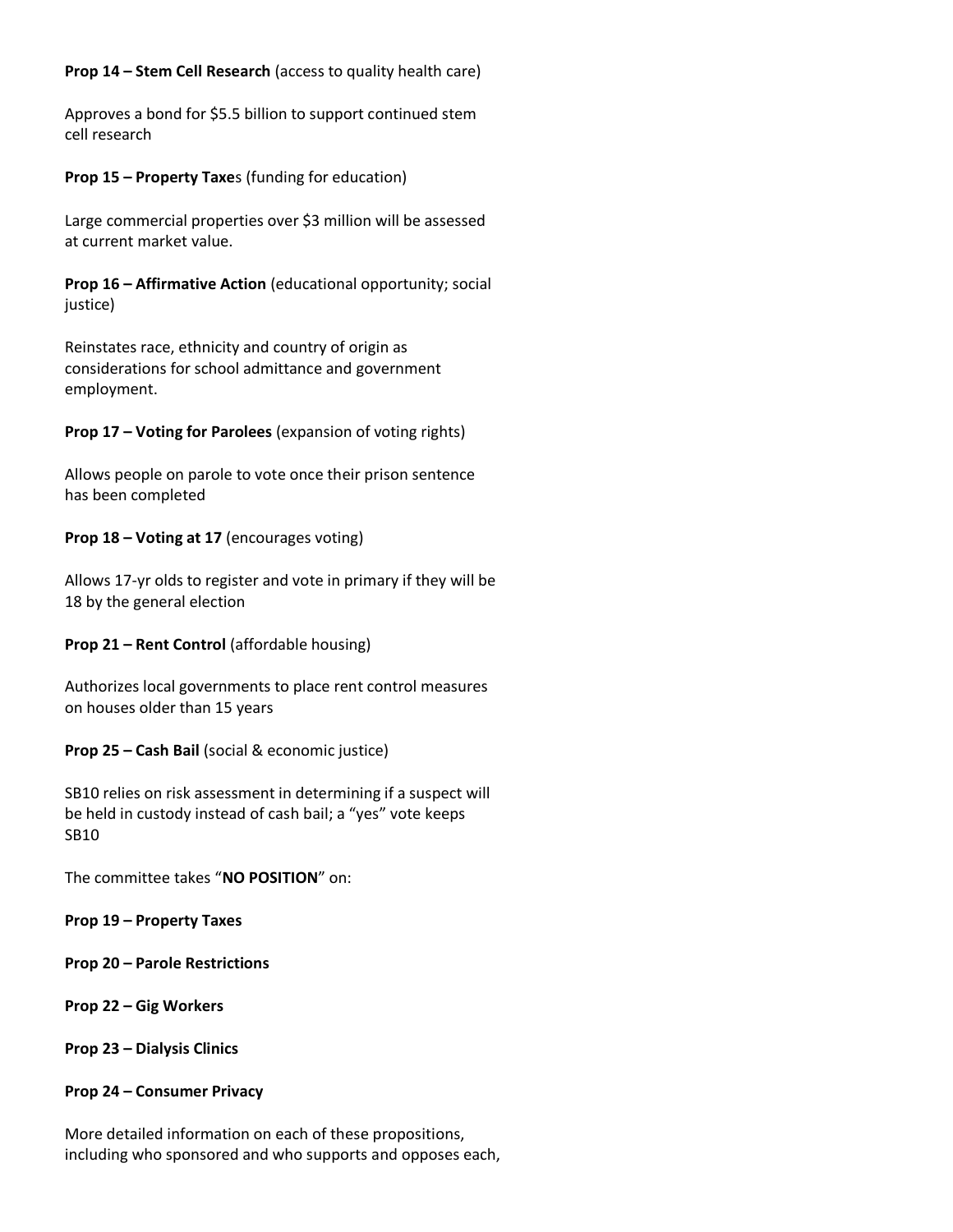can be found on the Public Policy page of the AAUW California website.

Please remember: branches do not have to adopt the supported measures but they can not oppose them; similarly, individual members may choose to support or oppose any propositions, but they may not act as representatives of AAUW.

## **SPEECH TREK**

#### *Marlene Cain, Speech Trek, [speechtrek@aauw-ca.org](mailto:speechtrek@aauw-ca.org)*

## **SPEECH TREK 2021 UPDATE: TOOL KITS, ZOOM WEBINARS, AND PRINCE HARRY!**

This year's topic--*Has social media helped or hindered the breaking down of barriers for women and girls?* -- is not only relevant and timely, its importance is shared by royalty.

Earlier this year, Prince Harry and his wife Meghan launched a campaign aimed at healing the digital landscape, stating: "Social media is dividing us. Together, we can redesign it."

Th[e Student Tool Kit](https://bor.aauw-ca.org/sendy/l/892iUf2Z3Hxblitd0dEvE47A/Ud0NQnX9OFuAlx2qyFTOsg/JVJUQrorHZCidbre3J5EVQ) is now available on the AAUW California website, and includes the royals' concern that "we are now plugged into a vast nervous system that…reflects our good, but too often also magnifies our bad."

Branches are already working on their virtual competitions. Need help? AAUW California is offering two webinars, starting next month:

- Thursday, October 1st at 7 pm *How to Manage Your Speech Trek Contest on ZOOM*. Registration is required. Click **[HERE](https://bor.aauw-ca.org/sendy/l/892iUf2Z3Hxblitd0dEvE47A/fIQWsGvRGMjogekgipC5xQ/JVJUQrorHZCidbre3J5EVQ)** to register.
- Saturday, December 12th at 11 am *How to Manage Your Speech Trek Contest on ZOOM*. Registration is required. Click **HERE** to register

Other questions? Email Marlene Cain, AAUW California Speech Trek Coordinator, at [speechtrek@aauw](mailto:speechtrek@aauw-ca.org)[ca.org.](mailto:speechtrek@aauw-ca.org) Remember to send in your MOU (found in the Branch Tool Kit) by Nov. 1, 2020, and let's start the conversation!

**What I need to know:** The Speech Trek Tool Kit is online now. There will be two Zoom webinars on how to conduct a virtual contest.

**What I need to do:** Send in your branch's MOU by November 1st and register for a Zoom webinar.

**Should I include this in my branch newsletter?** No, this is only for branch leaders and Speech Trek chairs.

## **TECH TREK**

*Susan Negrete, and Alice Hill, Tech Trek State Co-Coordinators, [techtrek@aauw-ca.org](mailto:techtrek@aauw-ca.org)*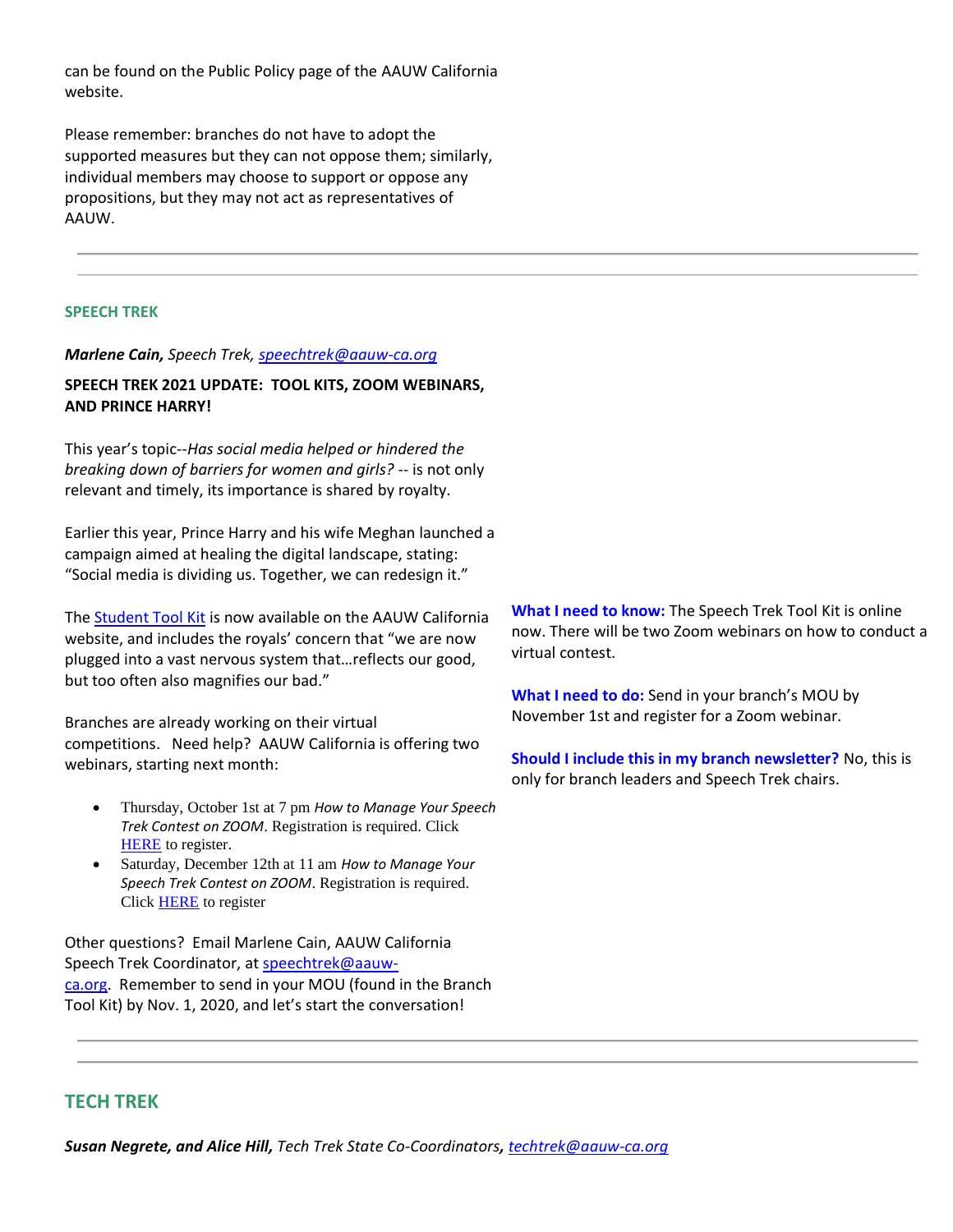#### **CALIFORNIA TECH TREK FALL START-UP IS HERE!**

• **Year 2 of the Pandemic: Student Selection Methods Must Change**

*The health and safety of our branch members, school partners, and young students remain AAUW California's and Tech Trek's number one priority. In cooperation with AAUW's directive, branch members should not be meeting in person through 2020.*

With the country still struggling with COVID-19 and in-person contact strongly curtailed throughout California, virtual contact or a paper process are the safest ways the 2021 selection and interview process can be managed.

Therefore, at this time all Tech Trek Branch Coordinators are asked to NOT begin the camper selection process until January 2021.

DO contact your schools to discuss the virtual or paper process options and to determine their year-end/holiday schedule. Plan to be in touch with them in early 2021.

Other updates to the 2021 Tech Trek Program will be communicated as quickly as possible.

Thank you in advance for your understanding and cooperation during this difficult time.

## • **California 2021 Tech Trek Tee-Shirts Distributed**

Tee-shirts were shipped in August to all the branches that submitted their 2020 selected campers.

## • **New Branch Coordinator?**

Confirm your branch leader submitted your name/contact info on the Branch Officer Report by checking the online directory [HERE.](https://bor.aauw-ca.org/sendy/l/892iUf2Z3Hxblitd0dEvE47A/ycGJAIk6cjIysk8pcRmgeA/JVJUQrorHZCidbre3J5EVQ) If not, email us with your name, branch name and phone number – we'll submit your data to California Communications to ensure you receive our email information.

## • **UCSD STEMinists Making Change Pilot a Big Hit!**

From August 3rd – 7th, Mary Isaacs, UCSD Camp Director, successfully presented a 5-day virtual STEM robotics camp that she developed with Qualcomm affiliates. Forty selected Tech Trek campers from 18 SoCal branches attended the camp. The goal for the campers was to design, build, and

**What I need to know:** Branches should not begin the camper selection process until January 2021. The need to use virtual and paper processes should be reviewed early with school administrators.

**What I need to do:** Be sure the BOR has been updated with the correct contact information for your Tech Trek Coordinator.

**Should I include this in my branch newsletter?** No, this information is mainly for branch leaders.